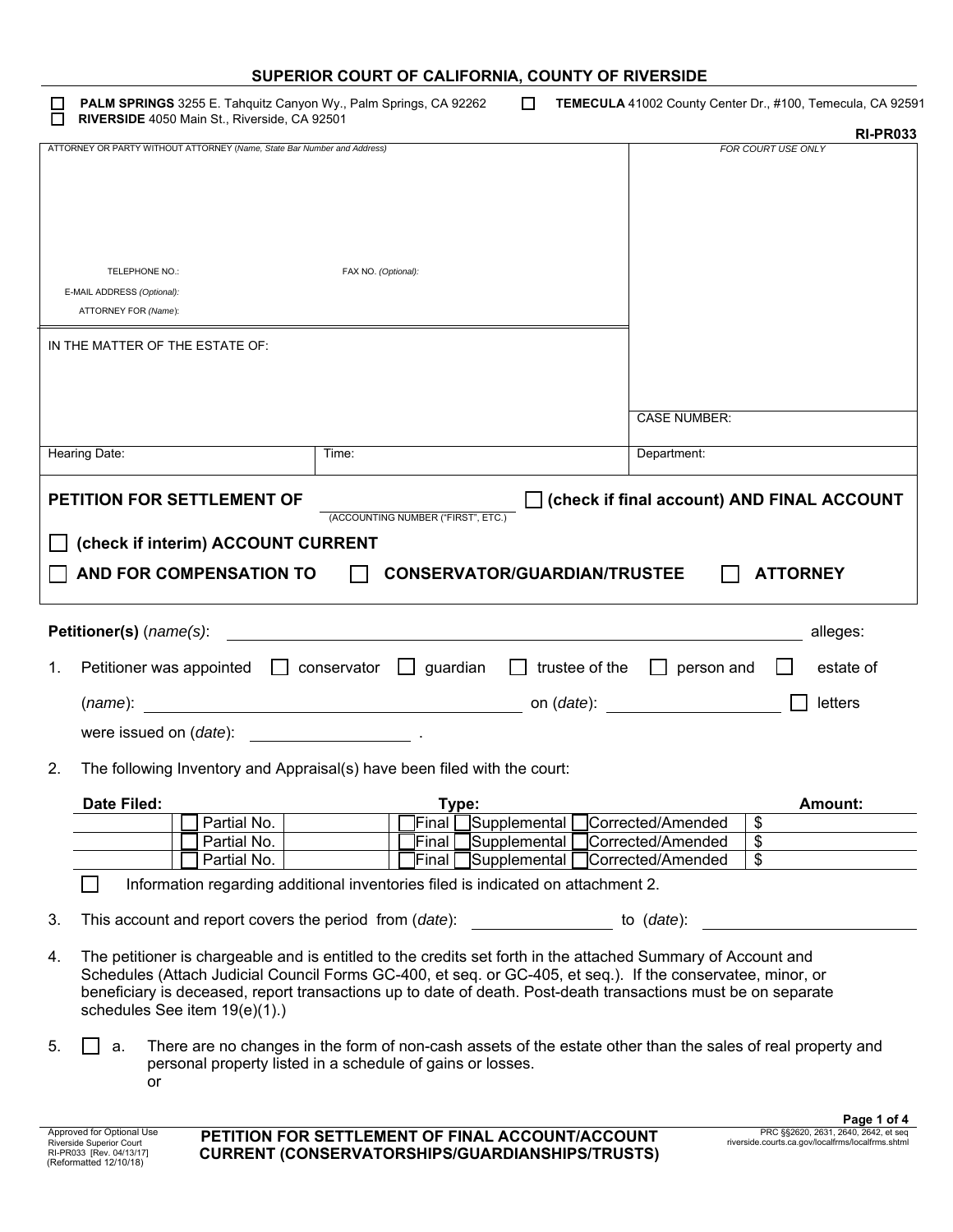|    | The current income and assets of the estate are as follows (CRC $\S$ 7.207):<br>b. |                                                                                                                                         |                                                                                                                                                                                                                                                                                   |                                                                                              |
|----|------------------------------------------------------------------------------------|-----------------------------------------------------------------------------------------------------------------------------------------|-----------------------------------------------------------------------------------------------------------------------------------------------------------------------------------------------------------------------------------------------------------------------------------|----------------------------------------------------------------------------------------------|
|    |                                                                                    | (1)                                                                                                                                     | Probable annual income, including public benefits:                                                                                                                                                                                                                                | \$                                                                                           |
|    |                                                                                    | Personal property:<br>(2)                                                                                                               |                                                                                                                                                                                                                                                                                   | \$                                                                                           |
|    |                                                                                    | (3)<br>$2591(d)$ :                                                                                                                      | Equity in real property that is subject to a power to sell under Probate Code §                                                                                                                                                                                                   | \$                                                                                           |
|    |                                                                                    | Sub-total of (1) through (3):<br>(4)                                                                                                    |                                                                                                                                                                                                                                                                                   | \$                                                                                           |
|    |                                                                                    | (5)                                                                                                                                     | Ten percent of the first \$500,000 of sub-total at (4):                                                                                                                                                                                                                           | \$                                                                                           |
|    |                                                                                    | (6)                                                                                                                                     | Twelve percent of the amount at (4) between \$500,000 and \$1,000,000:                                                                                                                                                                                                            | \$                                                                                           |
|    |                                                                                    | (7)                                                                                                                                     | Two percent of the amount at (4) above \$1,000,000:                                                                                                                                                                                                                               | \$                                                                                           |
|    |                                                                                    | Total (add (4) through (7)):<br>(8)                                                                                                     |                                                                                                                                                                                                                                                                                   | \$                                                                                           |
|    | c.                                                                                 | The bond amount is<br>$8(b)(8)$ above                                                                                                   | $\Box$ sufficient,<br>is excessive and should be reduced to the amount indicated in $8(b)(8)$ above,<br>should be waived because the estate qualifies under Probate Code § 2323<br>because the conservator of the estate is a corporate fiduciary or an exempt government agency. | is insufficient and should be increased to the amount indicated in<br>$\Box$ is not required |
| 9. | a.                                                                                 | No family or affiliate relationship exists between petitioner and any agent hired by petitioner during the<br>period of this accounting |                                                                                                                                                                                                                                                                                   |                                                                                              |
|    | b.                                                                                 | <b>or</b><br>The following family or affiliates were hired:                                                                             |                                                                                                                                                                                                                                                                                   |                                                                                              |
|    |                                                                                    | <b>Name</b>                                                                                                                             | <b>Capacity Retained</b>                                                                                                                                                                                                                                                          | Relationship                                                                                 |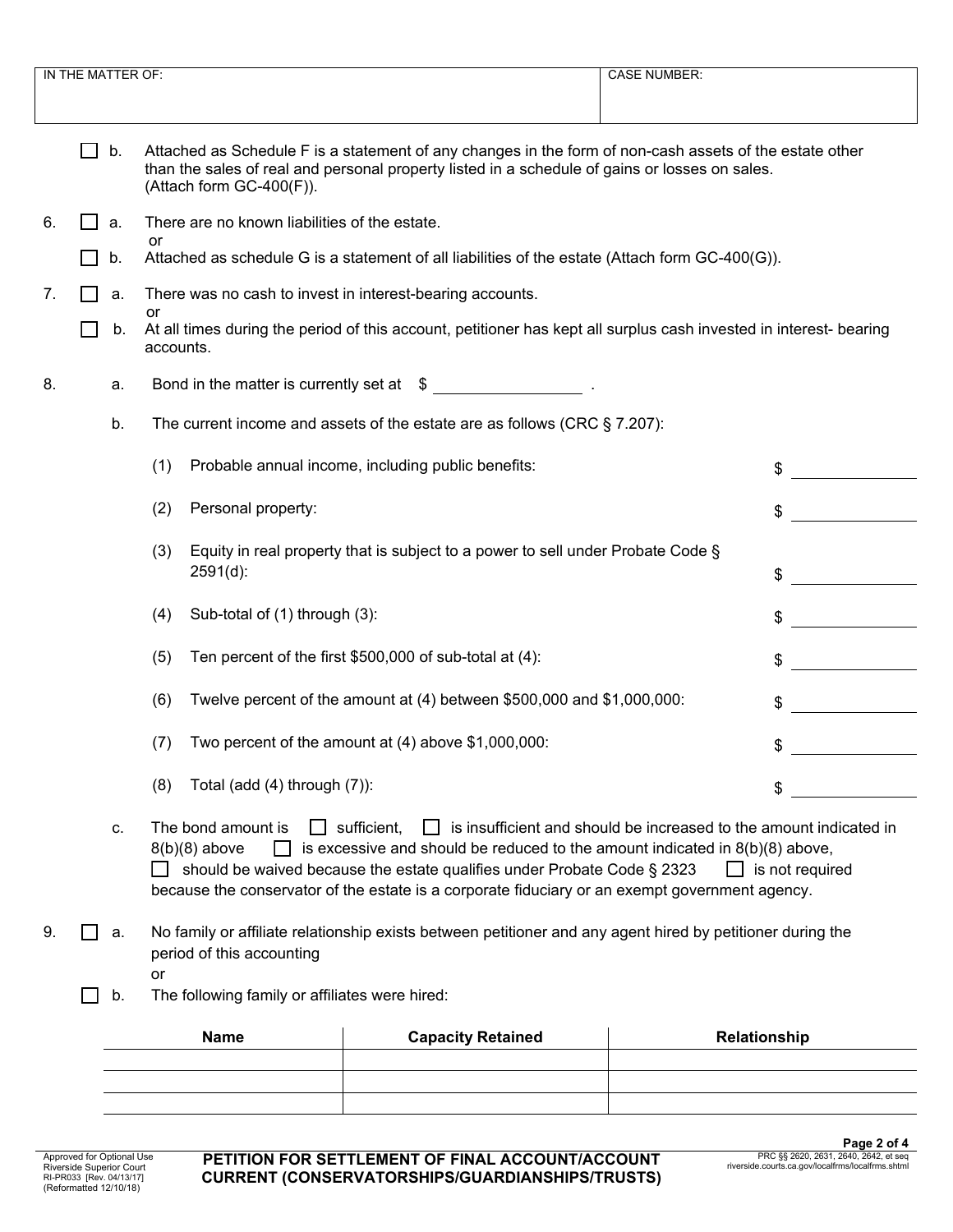| IN THE MATTER OF: |                                                                                                                                                                                                                                                                                           |                                                                                                                                                                                                              | <b>CASE NUMBER:</b>                                                                             |
|-------------------|-------------------------------------------------------------------------------------------------------------------------------------------------------------------------------------------------------------------------------------------------------------------------------------------|--------------------------------------------------------------------------------------------------------------------------------------------------------------------------------------------------------------|-------------------------------------------------------------------------------------------------|
|                   |                                                                                                                                                                                                                                                                                           |                                                                                                                                                                                                              |                                                                                                 |
|                   |                                                                                                                                                                                                                                                                                           | Information on additional family/affiliate relationships attached as Attachment 9.                                                                                                                           |                                                                                                 |
| 10.               | Petitioner $\Box$ waives compensation or $\Box$ requests compensation of<br>for services<br>$\frac{1}{2}$<br>rendered during the period of this account. An itemization of the hourly rate and services rendered by the Petitioner is<br>provided in Attachment 10.                       |                                                                                                                                                                                                              |                                                                                                 |
|                   | The amount of $\frac{1}{2}$ has already been paid as periodic payments pursuant to the order of this court on (date):                                                                                                                                                                     |                                                                                                                                                                                                              |                                                                                                 |
|                   | Petitioner requests authority to make periodic payments of \$                                                                                                                                                                                                                             | months from the end date of this account to petitioner for the services rendered by petitioner on a periodic basis.<br>(Describe the specific services and the reasons for this authority in Attachment 10.) | per month for up to 24                                                                          |
| 11.               | Petitioner's Attorney (name):                                                                                                                                                                                                                                                             | <u> 1989 - Johann Barn, mars ar breithinn ar chuid ann an t-Alban ann an t-Alban ann an t-Alban ann an t-Alban a</u>                                                                                         | $\Box$ waives compensation                                                                      |
|                   | □ requests compensation of \$<br><u> secount</u> for services rendered during the period of this account. An                                                                                                                                                                              | itemization of the hourly rate and services rendered by petitioner's attorney is provided in Attachment 11.                                                                                                  |                                                                                                 |
|                   | contained in attachment 11.                                                                                                                                                                                                                                                               | Petitioner's attorney did use paralegals, and the information required by California Rule of Court, Rule 7.754 is                                                                                            |                                                                                                 |
|                   | The amount of $\frac{1}{2}$ has already been paid leaving a balance of $\frac{1}{2}$ The amount paid was advanced by Petitioner from his or her individual funds.<br>$\perp$                                                                                                              |                                                                                                                                                                                                              |                                                                                                 |
| 12.               | Petitioner requests reimbursement for costs advanced in the amount of \$<br>$\perp$<br>by $\Box$ petitioner $\Box$ petitioner's attorney (name):                                                                                                                                          | An itemization of the date, amount, payee, and purpose of each cost is provided in Attachment 12.                                                                                                            |                                                                                                 |
| 13.               | The estate<br>as income or interest on money received from the Veteran's Administration.                                                                                                                                                                                                  |                                                                                                                                                                                                              | does does not include income or property from the Veteran's Administration, either directly, or |
| 14.               | does does not include income or property from the conservatee's / ward's Indian tribe, either<br>The estate<br>directly, or as income or interest on money received from the Indian tribe.                                                                                                |                                                                                                                                                                                                              |                                                                                                 |
| 15.               | During this account period the conservatee/ward/beneficiary $\Box$ has $\Box$ has not been a patient in or on leave of<br>absence from a state hospital under the jurisdiction of the California Department of State Hospitals or the California<br>Department of Developmental Services. |                                                                                                                                                                                                              |                                                                                                 |
| 16.               | Filed concurrently with this account and report is Riverside Local Form RI-P34 which contains all required original<br>financial statements for this accounting period.                                                                                                                   |                                                                                                                                                                                                              |                                                                                                 |
| 17.               | a.<br>$\mathsf{L}$                                                                                                                                                                                                                                                                        | No requests for special notice have been filed in this proceeding.                                                                                                                                           |                                                                                                 |
|                   | or<br>b.                                                                                                                                                                                                                                                                                  | The following requests for special notice have been filed in this proceeding:                                                                                                                                |                                                                                                 |
|                   | <b>Name</b>                                                                                                                                                                                                                                                                               | <b>Capacity Retained</b>                                                                                                                                                                                     | Relationship                                                                                    |
|                   |                                                                                                                                                                                                                                                                                           |                                                                                                                                                                                                              |                                                                                                 |
|                   |                                                                                                                                                                                                                                                                                           |                                                                                                                                                                                                              |                                                                                                 |
|                   |                                                                                                                                                                                                                                                                                           | Information regarding additional requests for special notice attached as Attachment 17.                                                                                                                      |                                                                                                 |
| 18.               | Petitioner requests other orders be granted (Specify in Attachment 18).                                                                                                                                                                                                                   |                                                                                                                                                                                                              |                                                                                                 |